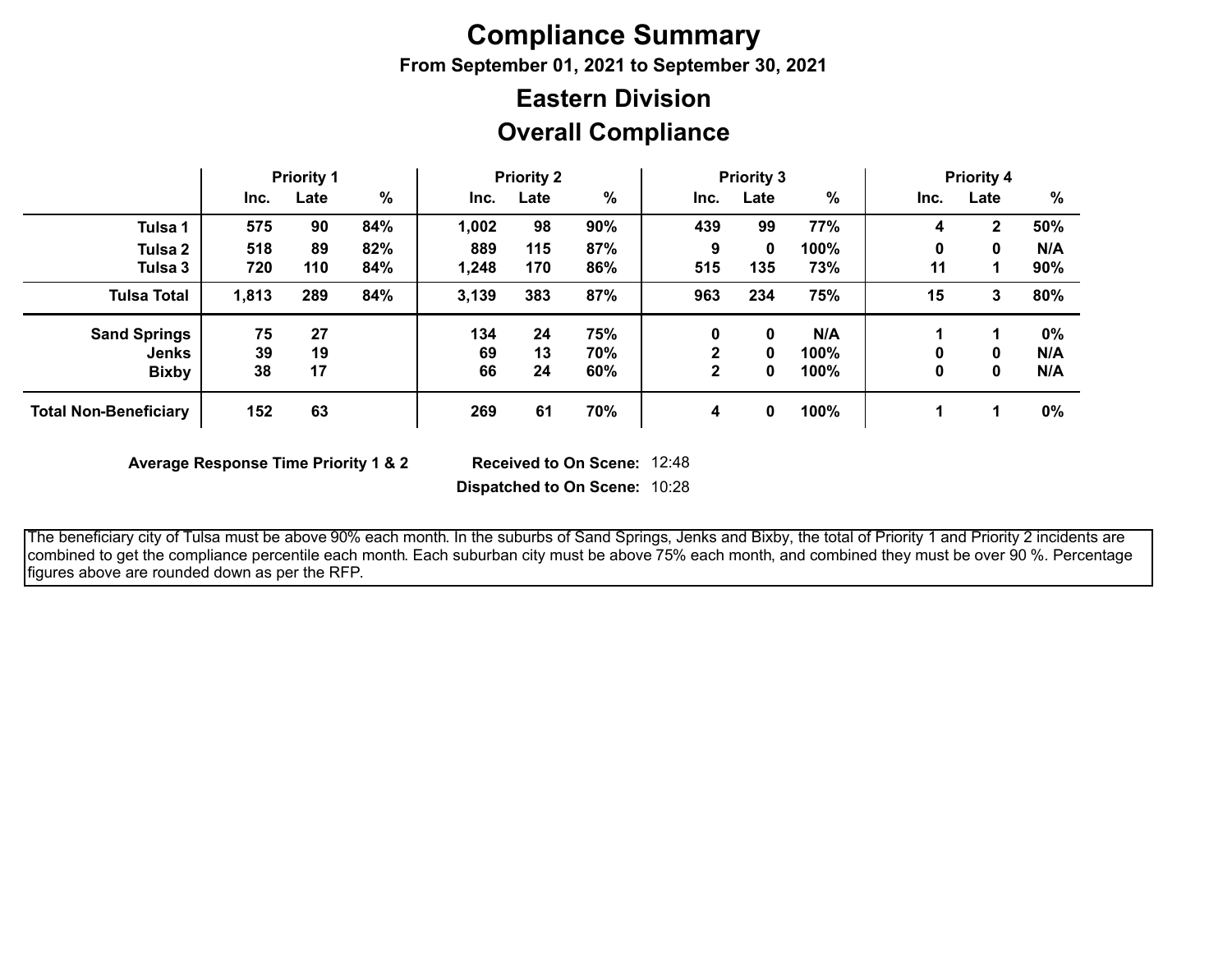# **Compliance Summary**

**From September 01, 2021 to September 30, 2021**

### **Overall Compliance Western Division**

|                               | <b>Priority 1</b> |             | <b>Priority 2</b> |              |      |      | <b>Priority 3</b> |             | <b>Priority 4</b> |              |              |       |
|-------------------------------|-------------------|-------------|-------------------|--------------|------|------|-------------------|-------------|-------------------|--------------|--------------|-------|
|                               |                   | Inc. Late   | $\%$              | Inc.         | Late | $\%$ | Inc.              | Late        | %                 | Inc.         | Late         | %     |
| <b>Oklahoma City 1</b>        | 1,089             | 379         | 65%               | 1,750        | 356  | 79%  | 585               | 247         | 57%               | $\mathbf{2}$ | $\mathbf{2}$ | $0\%$ |
| <b>Oklahoma City 2</b>        | 1,133             | 601         | 46%               | 1,663        | 441  | 73%  | 257               | 114         | 55%               | 3            | $\mathbf{2}$ | 33%   |
| <b>Edmond</b>                 | 213               | 138         | 35%               | 284          | 97   | 65%  | 100               | 64          | 36%               | 0            | $\mathbf 0$  | N/A   |
| <b>Total OKC &amp; Edmond</b> |                   | 2,435 1,118 | 54%               | 3,697        | 894  | 75%  | 942               | 425         | 54%               | 5            | 4            | 20%   |
| <b>Mustang</b>                | 48                | 39          |                   | 47           | 25   | 32%  | 11                | 9           | 18%               | 0            | 0            | N/A   |
| <b>The Village</b>            | 23                | 9           |                   | 33           | 9    | 67%  | 0                 | 0           | N/A               | 0            | 0            | N/A   |
| <b>Nichols Hills</b>          | 4                 | 3           |                   | $\mathbf{2}$ | 1    | 33%  | $\mathbf 0$       | $\mathbf 0$ | N/A               | 0            | $\mathbf 0$  | N/A   |
| <b>Total Non-Beneficiary</b>  | 75                | 51          |                   | 82           | 35   | 45%  | 11                | 9           | 18%               | 0            | $\mathbf 0$  | N/A   |
| <b>Piedmont</b>               | $\mathbf 0$       |             |                   | 0            |      |      | 0                 |             |                   | $\pmb{0}$    |              |       |

**Average Response Time Priority 1 & 2** 

**Dispatched to On Scene:** 12:55 17:31

The beneficiary city of Oklahoma City must be above 90% each month. In the suburbs of Mustang, The Village, and Nichols Hills, the total of Priority 1 and Priority 2 incidents are combined to get the compliance percentile each month. Each suburban city must be above 75% each month, and combined they must be over 90 %. Percentage figures above are rounded down as per the RFP.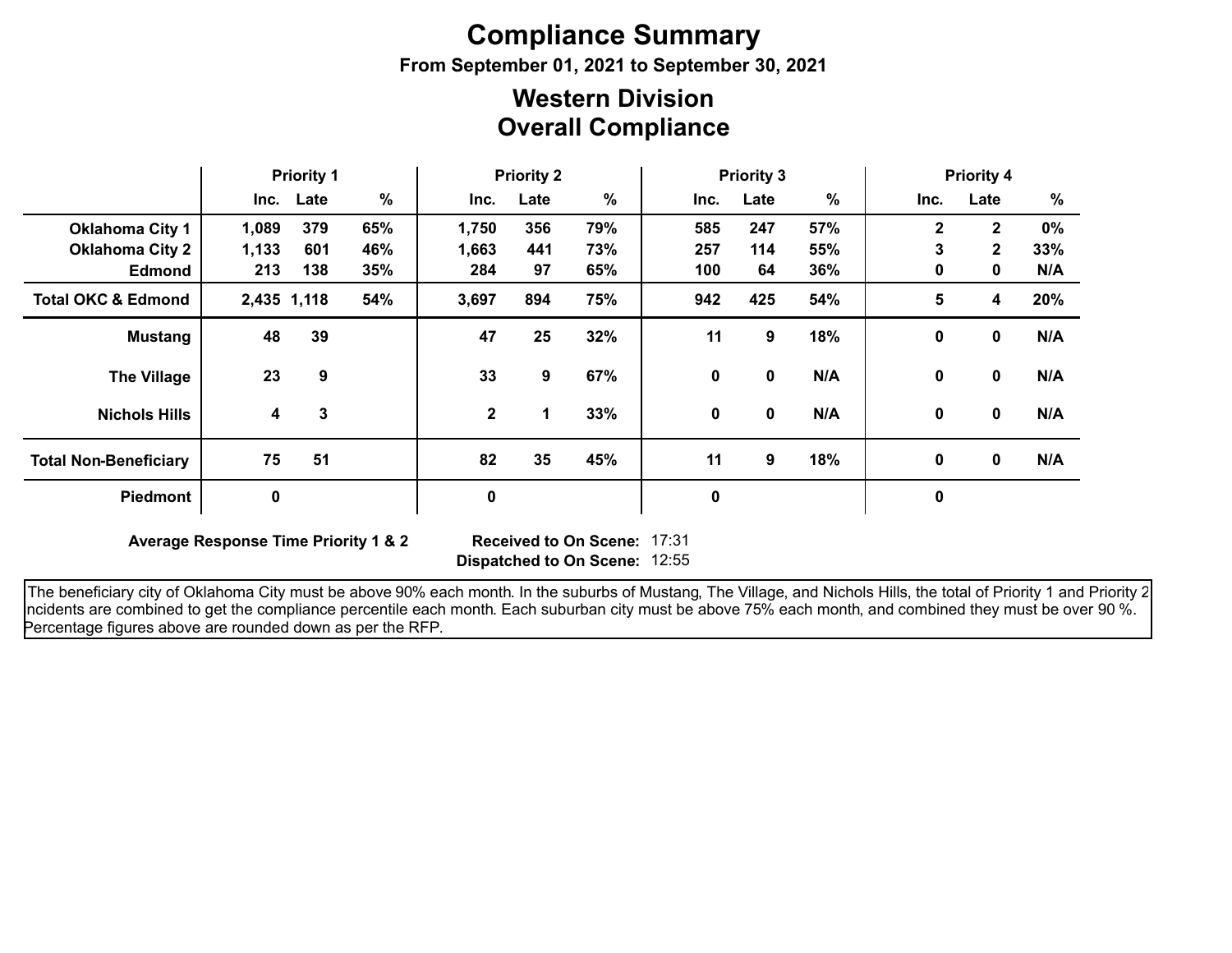### **September , 2021 to September 30, 2021 Compliance Summary**

### **Eastern Division Non-discrimination**

|                   | <b>Priority 1</b> |      |     |  |  |  |  |  |  |  |
|-------------------|-------------------|------|-----|--|--|--|--|--|--|--|
|                   | Inc.              | Late | %   |  |  |  |  |  |  |  |
| <b>District 1</b> | 575               | 90   | 84% |  |  |  |  |  |  |  |
| District 2        | 518               | 89   | 82% |  |  |  |  |  |  |  |
| <b>District 3</b> | 720               | 110  | 84% |  |  |  |  |  |  |  |

Each district within the Beneficiary City of Tulsa must be individually above 75% on Priority 1 transports (with a minimum of 100 incidents in each for measurement). Percentage figures above are rounded down as per the RFP.

## **Western Division Non-discrimination**

|                   | <b>Priority 1</b> |      |     |  |  |  |  |  |  |  |
|-------------------|-------------------|------|-----|--|--|--|--|--|--|--|
|                   | Inc.              | Late | %   |  |  |  |  |  |  |  |
| <b>District 1</b> | 1089              | 379  | 65% |  |  |  |  |  |  |  |
| District 2        | 1133              | 601  | 46% |  |  |  |  |  |  |  |
| <b>Edmond</b>     | 213               | 138  | 35% |  |  |  |  |  |  |  |

Each district of the Western Division must be individually above 75% on Priority 1 transports (with a minimum of 100 incidents in each for measurement). Percentage figures above are rounded down as per the RFP.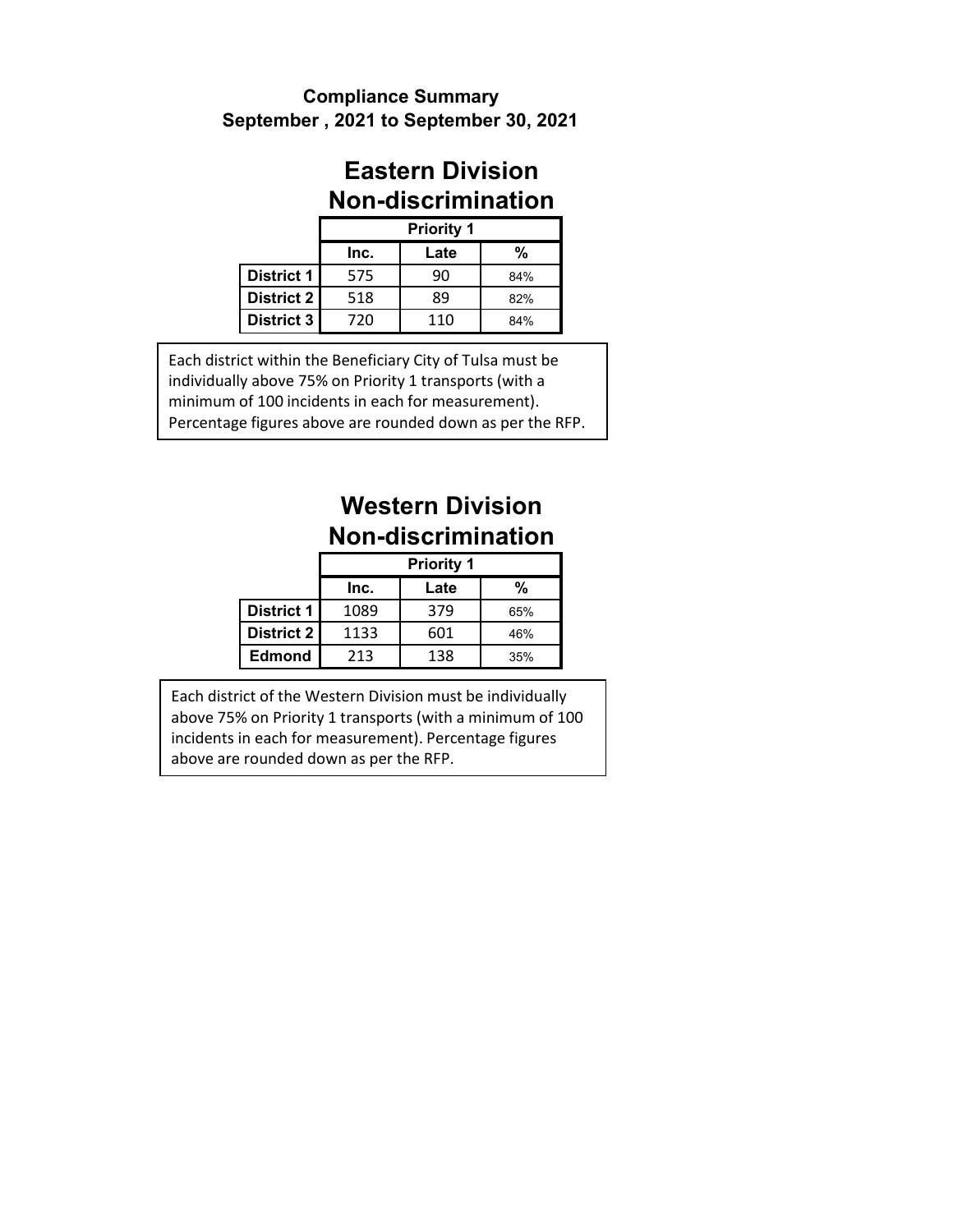#### **Eastern Division Priority 1 Late Calls September 2021**



**Minutes Late**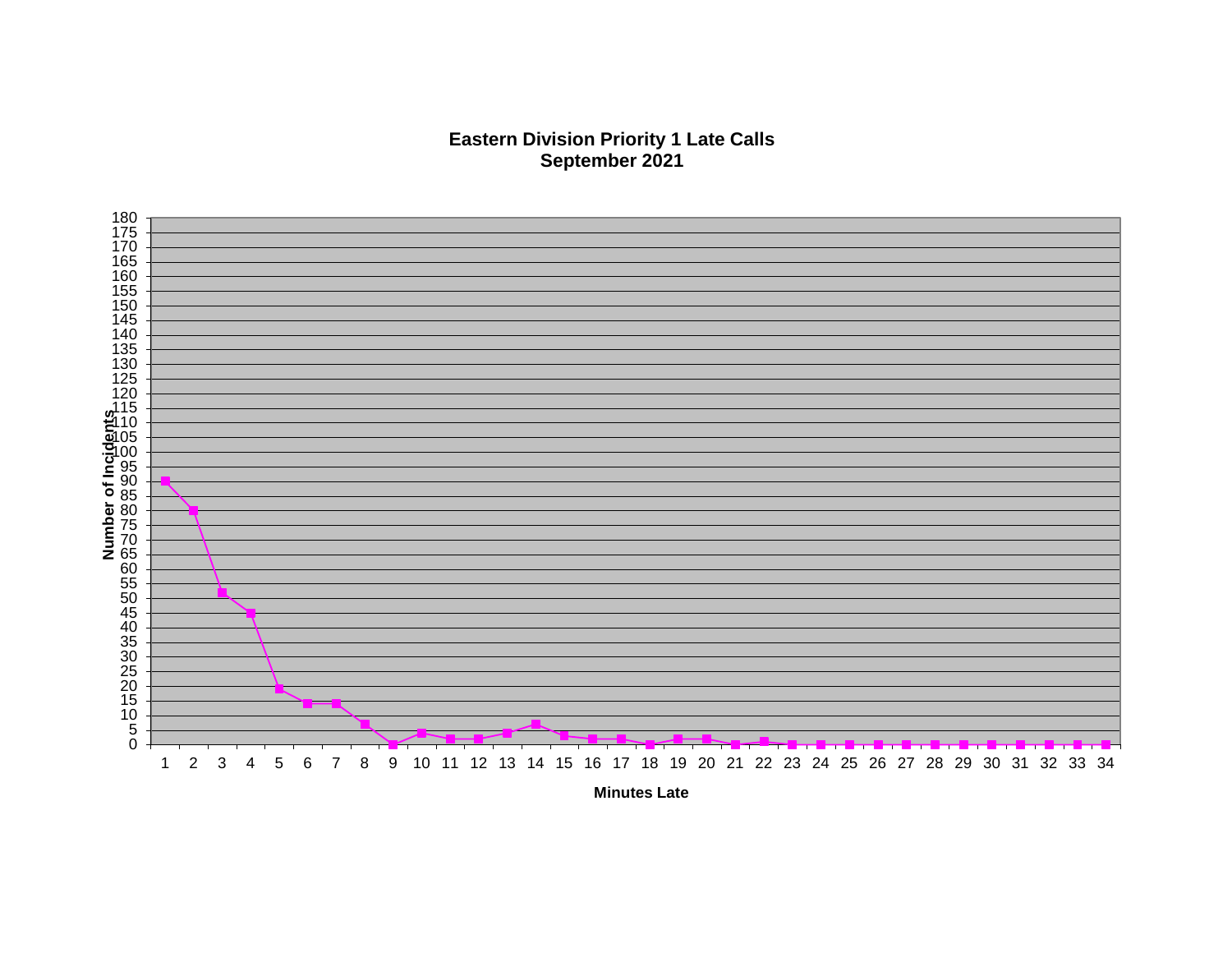#### **Western Division Priority 1 Late Calls September 2021**



**Minutes Late**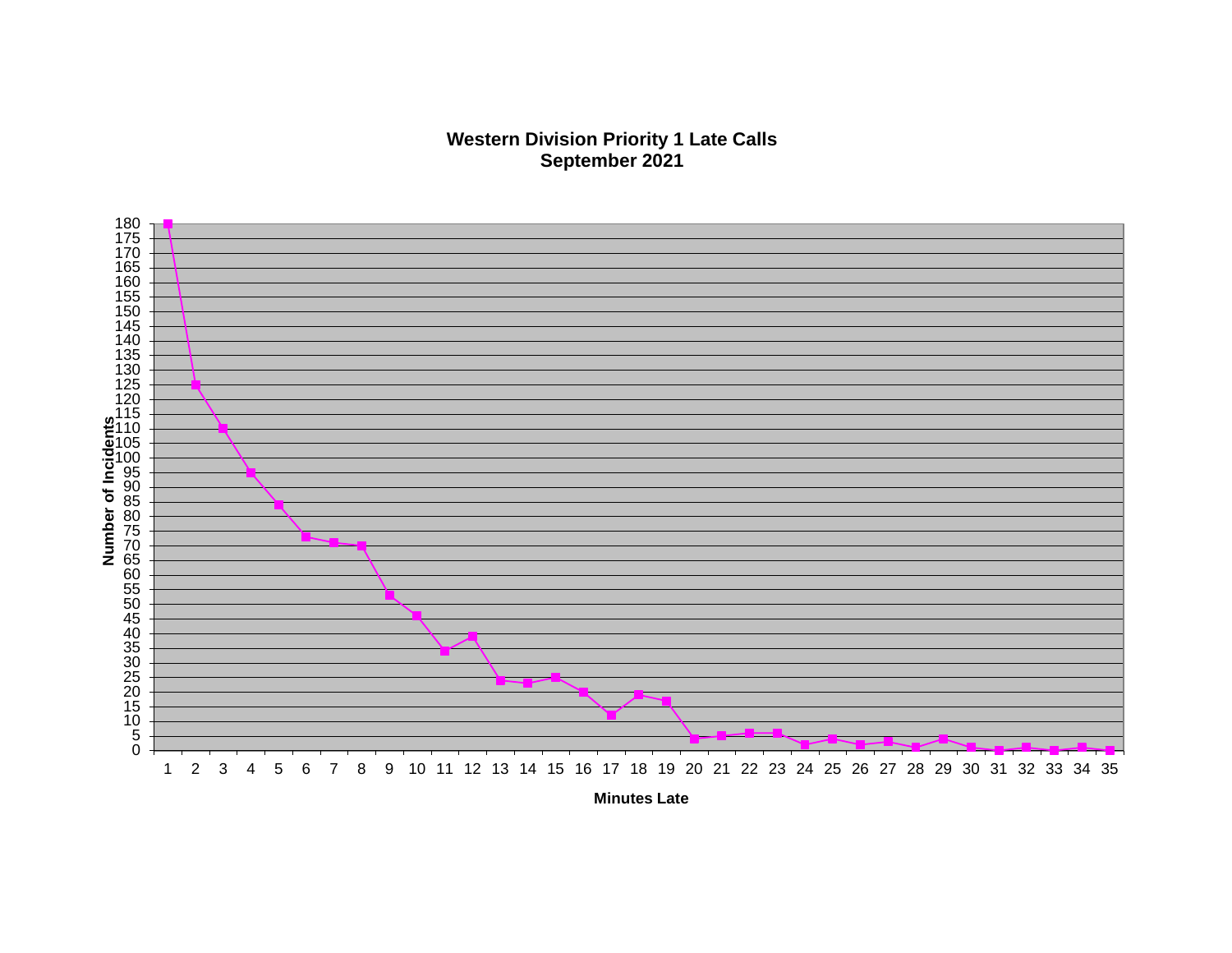#### **Edmond Priority 1 Late Calls September 2021**

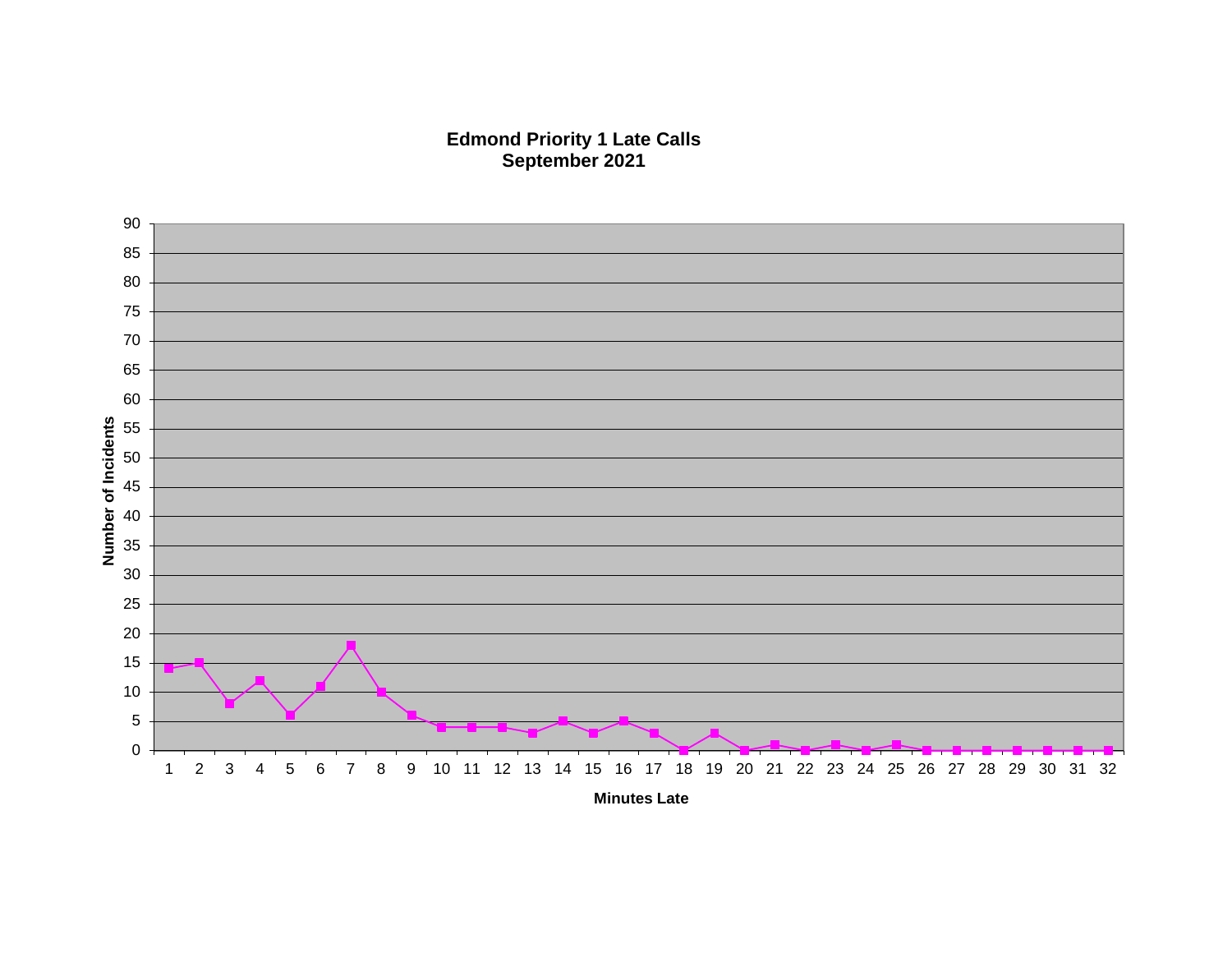#### Response Time Exclusion Summary Report Three Months ending September, 2021

| Month                                |              | 2021-07        |                         |              |                | 2021-08        |              |              |              | 2021-09        |           |                |
|--------------------------------------|--------------|----------------|-------------------------|--------------|----------------|----------------|--------------|--------------|--------------|----------------|-----------|----------------|
| Priority                             | $\mathbf{1}$ | $\overline{2}$ | $\overline{\mathbf{3}}$ | 4            | $\mathbf{1}$   | $\overline{2}$ | 3            | 4            | $\mathbf{1}$ | $\overline{2}$ | 3         | 4              |
| <b>Eastern Division</b>              |              |                |                         |              |                |                |              |              |              |                |           |                |
| <b>Final Other</b>                   |              |                |                         |              |                |                |              |              |              |                |           |                |
| <b>Final Other Declared Disaster</b> |              |                |                         |              |                |                |              |              |              |                |           |                |
| Final Other 2nd Unit                 |              |                |                         |              |                |                |              |              |              |                |           |                |
| Final Other Interfacility Transfer   |              |                |                         |              |                |                |              |              |              |                |           |                |
| <b>Final System Overload</b>         | 36           | 59             | 5                       |              | 90             | 231            | 26           | $\mathbf{1}$ | 41           | 68             | 6         |                |
| <b>Final Weather</b>                 | 10           | $\overline{7}$ |                         |              | $\overline{2}$ |                |              |              | $\mathbf 1$  | $\mathbf{1}$   |           |                |
| <b>Eastern Exclusions Total</b>      | 46           | 66             | 5 <sup>1</sup>          | $\mathbf{0}$ | 92             | 231            | 26           | $\mathbf{1}$ | 42           | 69             | 6         | $\mathbf{0}$   |
|                                      |              |                |                         |              |                |                |              |              |              |                |           |                |
| East Transports*                     | 2140         | 3969           | 1070                    | 26           | 2136           | 3755           | 936          | 17           | 1965         | 3408           | 967       | 16             |
| <b>East Late</b>                     | 305          | 403            | 245                     | 3            | 415            | 565            | 363          | 4            | 352          | 444            | 234       | $\overline{4}$ |
|                                      |              |                |                         |              |                |                |              |              |              |                |           |                |
| <b>East % of Transports</b>          | 2%           | 2%             | 0%                      | 0%           | 4%             | 6%             | 3%           | 0%           | 2%           | 2%             | 1%        | 0%             |
|                                      |              |                |                         |              |                |                |              |              |              |                |           |                |
| <b>East Compliance**</b>             | 85%          | 89%            | 77%                     | 88%          | 80%            | 84%            | 61%          | 76%          | 82%          | 86%            | 75%       | 75%            |
| East Compliance W/O Exclusions**     | 83%          | 88%            | 76%                     | 88%          | 77%            | 80%            | 59%          | 72%          | 80%          | 85%            | 75%       | 75%            |
|                                      |              |                |                         |              |                |                |              |              |              |                |           |                |
|                                      |              |                |                         |              |                |                |              |              |              |                |           |                |
|                                      |              |                |                         |              |                |                |              |              |              |                |           |                |
| Month                                |              | 2021-07        |                         |              |                | 2021-08        |              |              |              | 2021-09        |           |                |
| Priority                             | $\mathbf{1}$ | $\overline{2}$ | 3                       | 4            | $\mathbf{1}$   | $\overline{2}$ | 3            | 4            | $\mathbf{1}$ | $\overline{2}$ | 3         | 4              |
| <b>Western Division</b>              |              |                |                         |              |                |                |              |              |              |                |           |                |
| <b>Final Other</b>                   |              |                |                         |              |                |                |              |              |              |                |           |                |
| <b>Final Other Declared Disaster</b> |              |                |                         |              |                |                |              |              |              |                |           |                |
| Final Other 2nd Unit                 |              |                |                         |              |                |                |              |              |              |                |           |                |
| Final Other Interfacility Transfer   |              |                |                         |              |                |                |              |              |              |                |           |                |
| <b>Final System Overload</b>         | 167          | 169            | 31                      |              | 283            | 317            | 47           | $\mathbf{1}$ | 245          | 308            | 56        |                |
| <b>Final Weather</b>                 | 39           | 14             | $\mathbf{1}$            |              | 68             | 61             | $\mathbf{1}$ |              | 14           | 28             | $\pmb{0}$ |                |
| <b>Western Exclusions Total</b>      | 206          | 183            | 32                      | $\mathbf 0$  | 351            | 378            | 48           | $\mathbf{1}$ | 259          | 336            | 56        | $\mathbf 0$    |
|                                      |              |                |                         |              |                |                |              |              |              |                |           |                |
| <b>West Transports*</b>              | 2609         | 4060           | 1149                    | 13           | 2770           | 3829           | 1006         | 12           | 2510         | 3779           | 953       | 5              |
| West Latel                           | 1081         | 813            | 491                     | 5            | 1285           | 1084           | 491          | 6            | 1169         | 929            | 434       | 4              |
|                                      |              |                |                         |              |                |                |              |              |              |                |           |                |
| <b>West % of Transports</b>          | 8%           | 5%             | 3%                      | 0%           | 13%            | 10%            | 5%           | 0%           | 10%          | 9%             | 6%        | 0%             |
|                                      |              |                |                         |              |                |                |              |              |              |                |           |                |
| West Compliance**                    | 58%          | 79%            | 57%                     | 61%          | 53%            | 71%            | 51%          | 50%          | 53%          | 75%            | 54%       | 20%            |

\*\* For the purposes of this report, beneficiary and non-beneficiary cities have been combined. Contract compliance measures them separately. \* For the purposes of this report, transports means the number of transports that qualify for inclusion for compliance calculation purposes. Multi-unit response transports for greater than the first unit on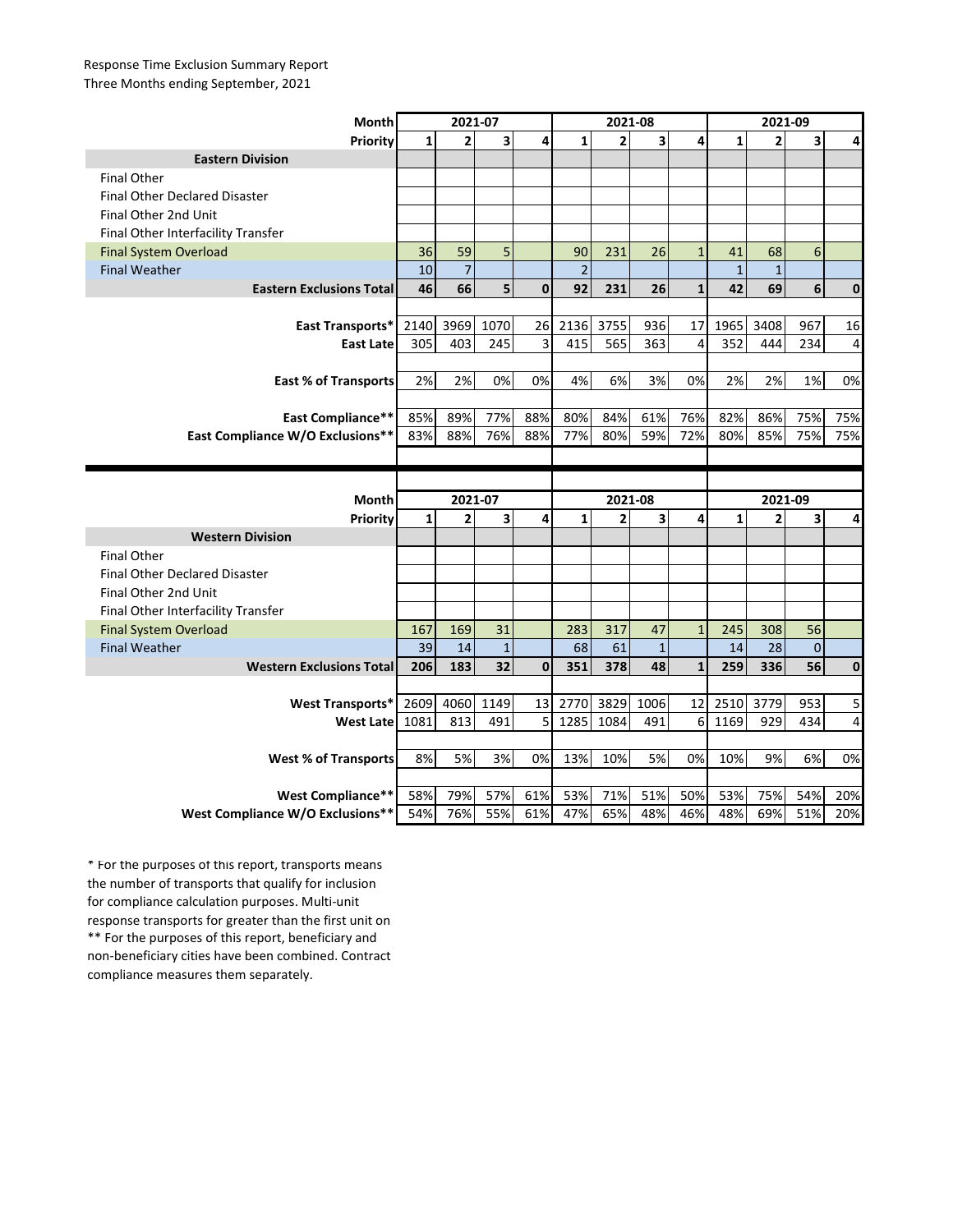